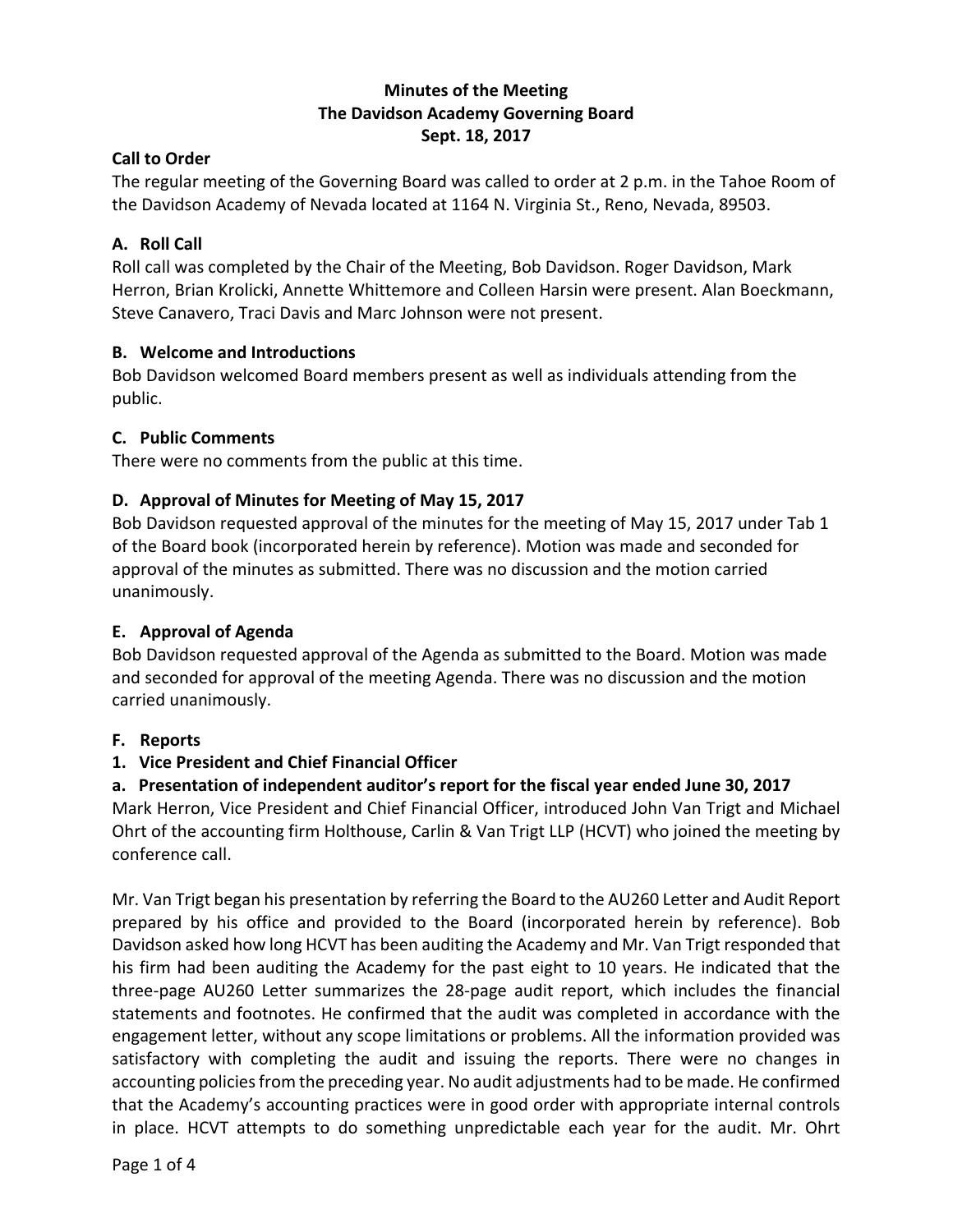explained that the difference this year focused on Academy's corporate credit cards and reconciliation process. Based on their analysis, no internal control weaknesses or issues were identified. Mr. Van Trigt said there were no findings of material weaknesses and, thus, no recommendations to improve controls since the ones in place are sufficient.

Mr. Van Trigt reported that the financial statements are consistent in presentation as in past years. The auditors have issued an unmodified (or "clean") opinion on the financial statements. No exceptions were made to the presentation in numbers, financial statements or footnotes. Different this year, the student activities funds are included as a separate schedule. For next year, the online program will be addressed in terms of required reporting and testing.

Mr. Herron, and other board members, thanked Karin Dixson for her work in preparation of materials for the completion of the audit, as well as Colleen Harsin, Mr. Van Trigt and Mr. Ohrt.

Motion for acceptance of the audit report was made and seconded. There was no further discussion and the motion carried unanimously.

#### **2. Academy Director**

### **a. General Program Updates**

Davidson Academy Director, Colleen Harsin, gave an admissions report for the Reno campus stating that 150 students started this school year. Thirty new students were accepted and 24 enrolled and six were deferred until next year. The deferred students are typically younger students who are not quite ready to attend, but who are accepted for 2018-2019. Out of the 24 accepted, 20 decided to attend, which includes 12 boys and eight girls ranging in age from 10 to 16. Thirteen of the 20 attending moved from out-of-state (California, Arizona, Florida, Oregon, Illinois, Washington, Texas and Alaska). Six are from northern Nevada and one is from southern Nevada. The 2018-2019 Reno campus application is open and the first assessment is scheduled for October.

Ms. Harsin also gave an admissions report on the new online program, which started classes Aug. 28. Core classes meet live online for 90 minutes. Electives also meet live online for up to two hours on Fridays. The weekly course schedule has a similar layout as the Reno campus. The eighth grade option was added which brought in an additional 14 students, who are taking some classes for middle school credit and some for high school. Additionally, there are eight full-time high school students. Currently, online courses include the first two years of high school and the more advanced high school courses are being built to be ready by next year. Thus, this year the student body is composed of younger students. There are 10 instructors with the majority of full-time instructors in Nevada. The number of instructors will likely double as advanced high school courses are added. The total online student body has an even number of boys and girls. One student is from Nevada with others in Arizona, California, Connecticut, Illinois, Maryland, Minnesota, Missouri, New York, Oregon, Pennsylvania, Texas, Washington and Wyoming. The online school has the following clubs: games, math, reading/book and running. Student ages range from 10 to 15, including six 12 year olds, eight 13 year olds and four 14 year olds. Before attending the Academy's online school, 36 percent attended public school, 45 percent were homeschooled, 14 percent attended private school and four percent were accessing another online option. In terms of financial support, 17 students are not receiving financial aid and five are receiving financial aid. A weekly schedule of live sessions and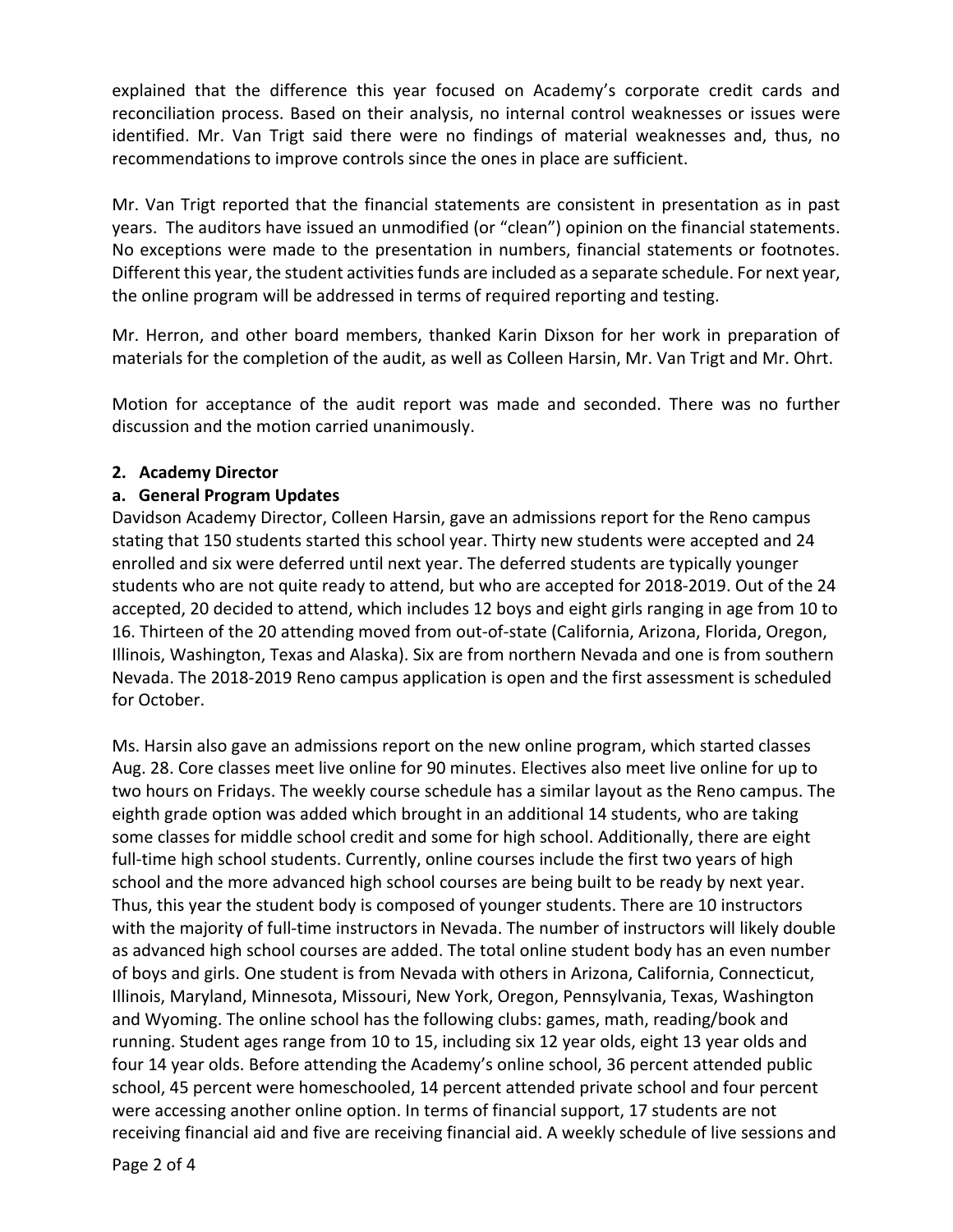electives was displayed. The Yearbook Elective is a mix of Academy students from both the Reno and Online campuses. Ms. Harsin shared feedback that families are impressed with the integrity of the online program as well as the quick response time of both the teachers and the administrative team of Stacy Hawthorne and Amanda Mawson.

Ms. Harsin referred to Tab 2 (incorporated herein by reference) with the Academy's Reno campus weekly course schedule and how the Academy building space is being utilized. Some instructors have moved into new roles. For example, some are teaching in the building this year versus teaching online last year, or teaching a mix of Reno campus and online courses. One instructor is now full-time based on teaching electives last year. The foreign language staff doubled this year with two Spanish and two Chinese instructors teaching Reno campus courses this school year while creating online courses for next year. Ms. Harsin also highlighted the new courses and electives for this school year.

Ms. Harsin referred to Tabs 3 and 4 (incorporated herein by reference) with the year-end student and parent survey results from the end of last school year. Quantitative and narrative responses were included for transparency. Topics included Orientation, Back-to-School Night, BlackBoard and the PALS program. Ms. Harsin is in the process of following up with parents and students as needed based on specific survey comments.

Ms. Harsin referred to Tab 5 (incorporated herein by reference) with the 2016-2017 Pupil Enrollment and Attendance Audit, including an explanation of the correspondence and the final report.

Ms. Harsin referred to Tab 6 (incorporated herein by reference) with an ACT test report, which has an error that has been reported. The Academy should be 100 percent college ready, not 96 percent. Last time a similar error occurred, a non-Academy student had their scores mistakenly assigned to the Academy and their scores were re-assigned to the correct school.

Ms. Harsin referred to Tab 7 (incorporated herein by reference) that included correspondence with parents. The first email, distributed Aug. 25, 2017, is in regards to how the Academy and University of Nevada, Reno (UNR) have been handling a number of factors after events in Charlottesville, Va. that have impacted campuses around the country and the fact that there was a student at that rally who was identified as a UNR student. The University administration has been working diligently on how to handle various situations on campus. Since the Academy is located on the University campus with students in University classes, Academy staff members participated in the University staff and faculty discussions to be sensitive to these issues, how to help minimize any version of hate speech or related activities on campus, and to be aware if you see something to report it. The email was sent to Academy families to let them know what was happening on the larger University campus and that the Academy is aware of these issues. The Academy is always in close contact with the UNR President's office on campus.

The second email was sent in regards to the Educational Opportunities Fund to communicate that, as of this school year, this fund will now be a need-based scholarship fund. This fund pays for Academy students who are enrolled in University courses above and beyond the Academy's graduation requirements. Parents agreed to request these funds based on need. Based on this